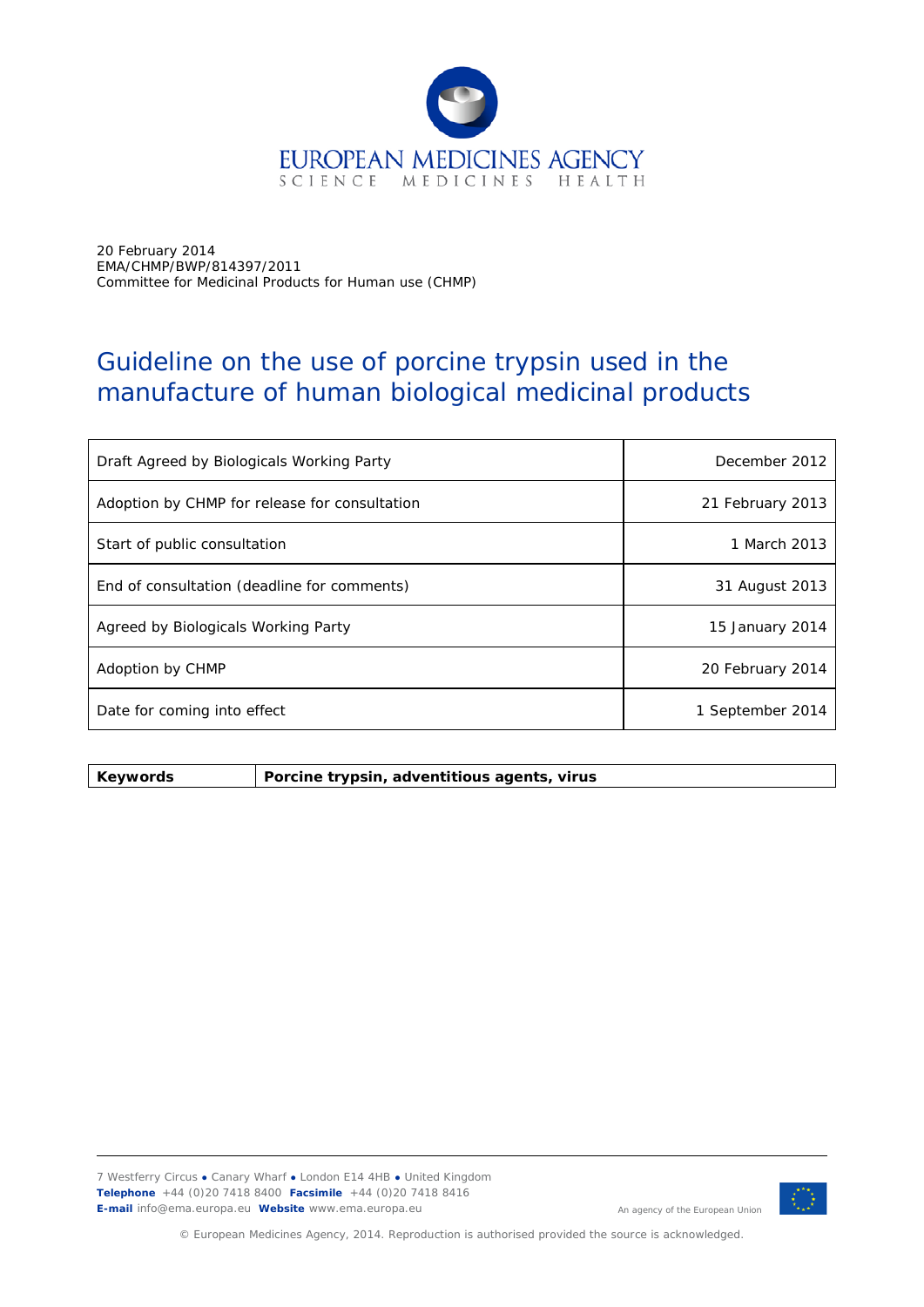# Guideline on the use of porcine trypsin used in the manufacture of human biological medicinal products

# **Table of contents**

| 8. Validation of the virus-reducing capacity of the manufacturing process . 6 |  |
|-------------------------------------------------------------------------------|--|
|                                                                               |  |
|                                                                               |  |
|                                                                               |  |
|                                                                               |  |
|                                                                               |  |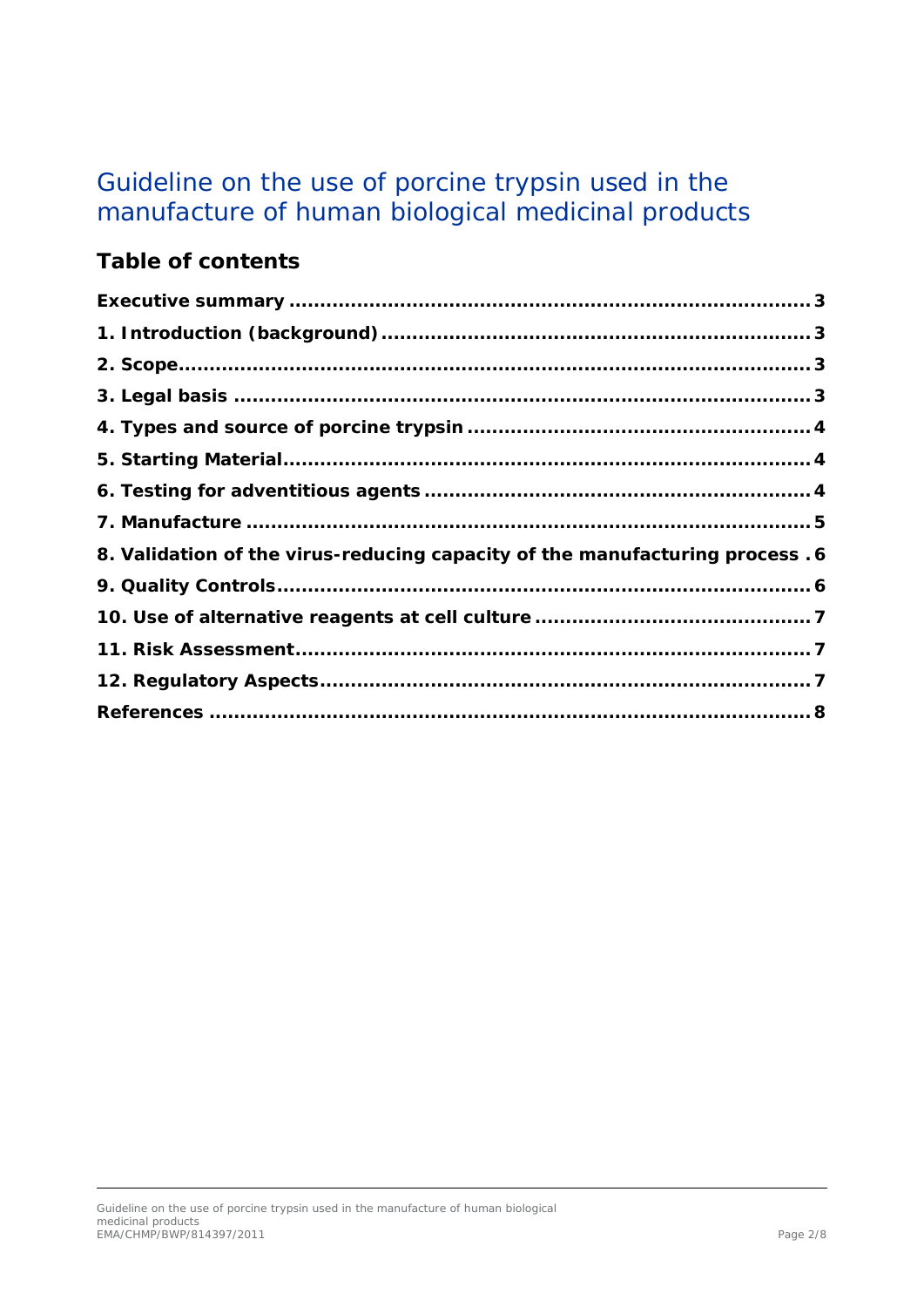# <span id="page-2-0"></span>**Executive summary**

This guideline describes the information to be considered by the manufacturer of human biological medicinal products using porcine trypsin. Although specific guidance and specification has been given for bovine sera used as cell culture reagent in manufacture of human medicinal products (CPMP/BWP/1793/02, Ph. Eur 2262 Bovine Serum), no guidance has been given so far for porcine trypsin.

# <span id="page-2-1"></span>**1. Introduction (background)**

Porcine trypsin is a reagent widely used during the manufacture of biological medicinal products. The main application is the detachment of cells from culture vessels for passaging. During manufacture of some vaccines, trypsin is added to the final culture stage of virus production for activation of a vaccine virus such as influenza virus and rotavirus. In addition, for the manufacture of specific recombinant proteins, e.g. insulin, trypsin is used as a protein-cleaving reagent during the downstream process.

Porcine trypsin, an animal derived material extracted from the pancreas of pigs, carries the risk of contamination with adventitious agents. This may especially be the case for certain viruses that are widespread among pigs and which are difficult to eliminate due to their high resistance to physicochemical treatment.

Animal-derived materials in general can be contaminated with a wide range of biological agents and therefore it is strongly recommended that all these materials are appropriately selected, tested and treated for the inactivation and/or removal of such agents before they are used for the manufacture of medicinal products. Contamination of pharmaceutical facilities with adventitious viruses may lead to a shutdown of production and to supply shortfall. Contamination can also alter growth properties of cultured cells and, theoretically, this could lead to altered properties of a biological product. For medicinal products where no virus inactivation is possible during down-stream processing steps, e.g. live vaccines, or where, in addition, testing for contaminants at the end of production is difficult, e.g. some cell based medicinal products, well-controlled reagents are essential to avoid exposure of patients to adventitious viruses or other non-viral adventitious agents.

Early in 2010 Victoria *et al.* reported the finding of DNA sequences of porcine circovirus (PCV) in a live attenuated rotavirus vaccine. Further investigation confirmed contamination of the vaccine with PCV and revealed that the PCV contamination most likely originated from porcine trypsin that was used in the development of rotavirus vaccines.

# <span id="page-2-2"></span>**2. Scope**

This guideline applies to trypsin purified from porcine pancreatic glands for use as a reagent in the manufacture of human biological medicinal products. This includes e.g. (1) trypsin used as a reagent for cell culture during manufacture of vaccines, advanced therapy medicinal products or other medicinal products produced from cell culture, (2) trypsin used to activate virus particles, and (3) trypsin used as a protein processing reagent.

# <span id="page-2-3"></span>**3. Legal basis**

This guideline has to be read in conjunction with the introduction and general principles (4) and part I of the Annex I to Directive 2001/83 as amended.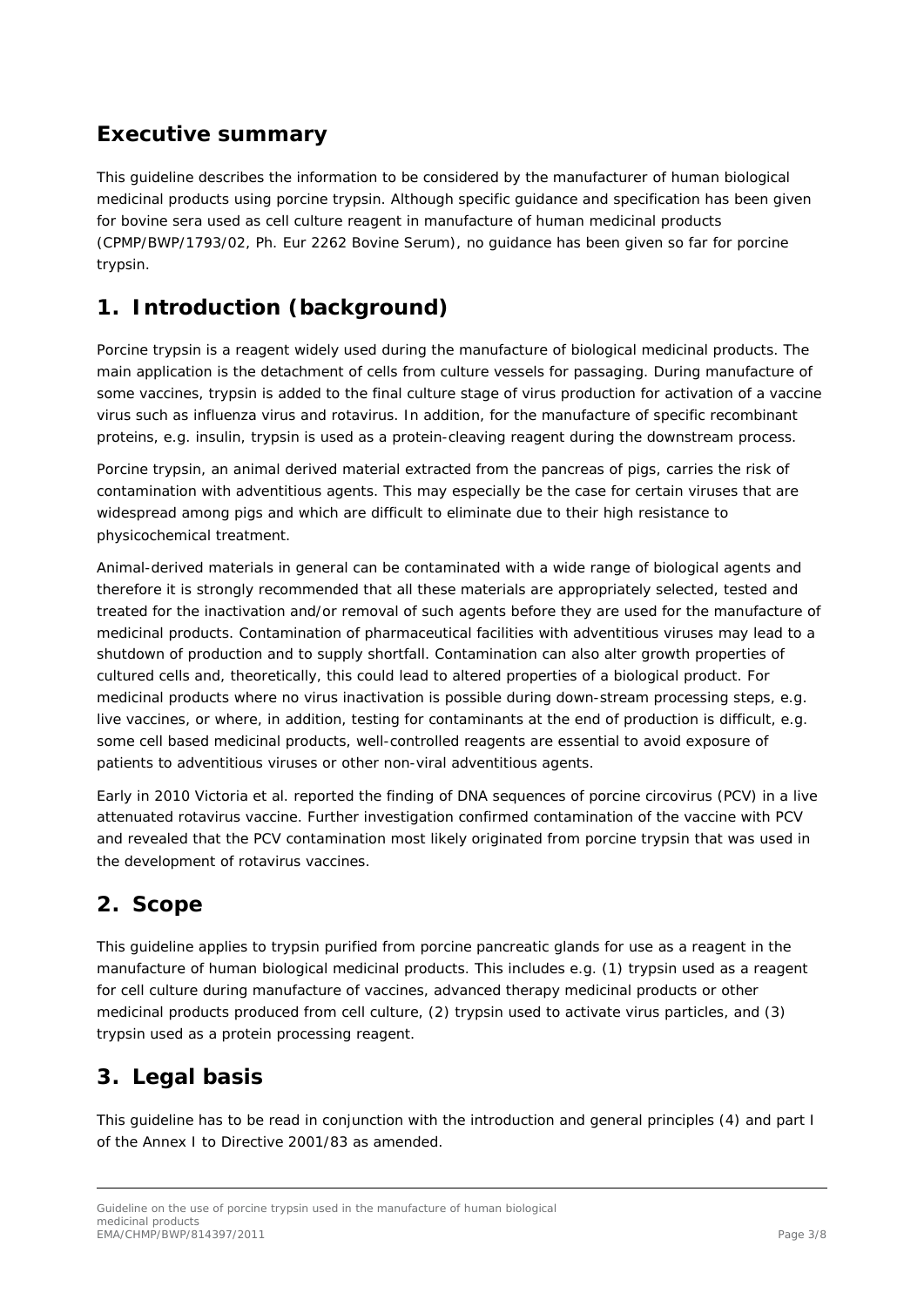# <span id="page-3-0"></span>**4. Types and source of porcine trypsin**

Trypsin is a proteolytic enzyme obtained by activation of trypsinogen. Porcine trypsin is extracted from pancreatic glands usually obtained as a by-product of the food industry. It is prepared as a powder or liquid solution for use as a reagent in cell culture and as a protein processing reagent. Trypsin preparations used for cell cultures may contain impurities from the starting material including other pancreatic enzymes such as chymotrypsin but which do not adversely affect the performance of cell cultures. Highly purified trypsin preparations are available for certain applications in protein chemistry, e.g. as a protein processing reagent.

# <span id="page-3-1"></span>**5. Starting Material**

Selection of healthy pigs is the first step in minimizing the risk of pathogen contamination of the starting material. The pancreatic glands shall be derived from pigs fit for human consumption following ante- and post mortem inspection in accordance with European Community or equivalent (third country) conditions. Batches of raw pancreatic glands should be clearly labelled or accompanied by appropriate documentation (e.g. certificate of origin) allowing identification of the nature of the animal tissue, their origin and date of collection. Batches of raw material should be accompanied with appropriate official health certificates or equivalent appropriate documentation.

# <span id="page-3-2"></span>**6. Testing for adventitious agents**

Despite the application of control measures intended for food safety, there is a risk that an animalderived starting material may be contaminated with transmissible agents.

Testing of starting materials or appropriate intermediates for virus contamination is an important safety measure for biological medicinal products. However, there are several limitations when considering virus testing during production of porcine trypsin. Mainly for economic and organizational reasons, it does not seem possible to test individual pancreatic glands prior to them being pooled into batches; consequently, material from a single infected animal could enter a large production batch and the sensitivity of subsequent tests may not be able to detect a diluted contaminant in the pooled material. As a general rule, testing of the pooled starting material should be performed at a stage before any virus inactivation/removal step whilst testing of the final trypsin preparation for adventitious viruses is not considered appropriate. However, this is not feasible in cases where batches of frozen pancreatic tissue are directly extracted with alcohol containing fluids. If heat or low pH is applied during extraction/precipitation steps, this might additionally inactivate a variety of enveloped and non-enveloped viruses. In addition, the pancreatic enzymes and their activity under exact conditions (pH, temperature) might have an influence on infectivity of some viruses while other viruses (e.g. porcine parvovirus (PPV) and PCV) are not affected by the enzymatic activity of trypsin.

The stage where testing is performed should be clearly defined and justified. The batch size of the tested product intermediate as well as the size of samples subjected to virus testing should be defined and needs to be considered when assessing the benefit of virus testing.

A comprehensive literature-based risk analysis of potential porcine viruses that may contaminate porcine trypsin and could pose a risk to humans has been published (Marcus-Sekura et al., 2011). In summary, 55 porcine virus species from 17 different families have been identified with a documented or potential human host range as indicated by reports of natural human infections, detection of antibodies in humans and/or ability to infect human cells in culture. Sixty percent of these viruses can replicate in Vero cells and a variety can be detected in porcine cells. Therefore a general *in vitro* test is recommended using two distinct cell lines, one of which should be of human or primate origin (e.g.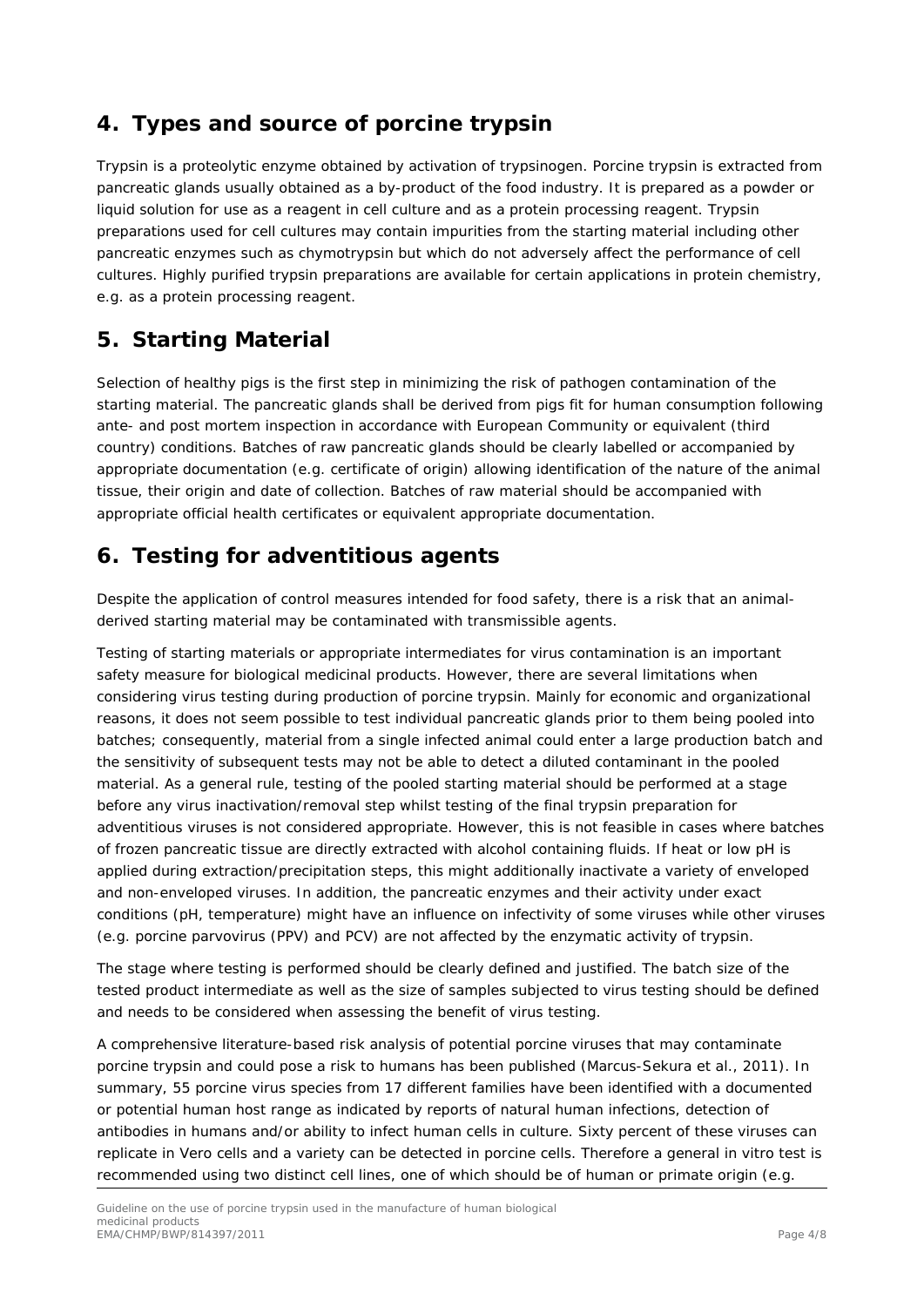Vero) and the other of porcine origin. The cell lines should be capable of detecting haemadsorbing viruses and cytopathic viruses. Cells should be cultivated in a manner that allows detection of viral replication.

Specific tests for porcine viruses that are not detected by a general cell culture test should be considered on a case-by-case basis following a product-specific risk analysis (see Chapter Risk assessment) considering more product specific documents where relevant (e.g. WHO 2010, Ph.Eur 5.2.3). All potentially-contaminating porcine viruses should be considered. Specific consideration should be given to widely distributed viruses which are difficult to inactivate (e.g. PCV and PPV) and with zoonotic potential (e.g. HEV). The risk analysis takes into consideration the whole manufacturing process, the testing capability and the use of the medicinal product. For example, consideration of a specific geographic origin or demonstration of highly effective virus inactivating/removing manufacturing steps can justify why testing for certain viruses might be omitted. Generally, if an infectious virus contaminant is detected, the trypsin batch should not be used for the manufacture of human biological medicinal products unless a careful risk assessment demonstrates that the infectious virus will be reliably inactivated or removed by virus reduction steps. Although this is not in the scope of this Guideline, care should be taken to prevent spread of the virus in the facility or to other medicinal products when using virus positive materials.

Virus testing may be performed by the trypsin supplier, by the manufacturer of the medicinal product, by a contract laboratory or by more than one of these. It is the responsibility of the marketing authorisation holder of the medicinal product to ensure that testing is carried out to the required standard.

Trypsin used as reagents for cell culture or activation of virus particles should comply with the Ph. Eur. test for sterility and be free of mycoplasmas (Ph. Eur 2.6.7 or validated equivalent test, e.g. USP, JP, CFR, etc.). Trypsin used for other applications should comply with microbiological tests required in Ph. Eur. 0694 Trypsin (or equivalent tests).

#### <span id="page-4-0"></span>**7. Manufacture**

Trypsin is usually obtained by extraction of pools of frozen pancreatic glands with additional optional purification steps such as precipitation or chromatography. Production frequently includes a prolonged incubation at low pH. Data presented at conferences (Yang et al., 2013 and Lackner et al., 2014) indicate that both PCV and PPV might be significantly inactivated during prolonged incubation at pH 1.7, room temperature. It has been reported that commercially available trypsin retains its activity after prolonged treatment (18-24h) at a pH of 1.0 at 4°C (Melnick and Wallis, 1977) and can be used for cell culture after such treatment. In addition, a final pathogen inactivation step such as gamma irradiation (minimum dose 30 kGy), e-beam irradiation, or UV irradiation can be applied. Other methods (e.g. virus filtration) or novel methods for virus inactivation/removal can be used alternatively or in addition to the methods described above. Given the limitations on the control of raw materials and limitations on testing for viruses, it is advisable to incorporate two complementary virus reduction steps, unless otherwise justified. In any case, the manufacturing process should be appropriately controlled with respect to critical parameters that affect virus reduction, or the purity and activity of the enzyme preparation.

Appropriate and validated cleaning measures should be implemented in order to minimize the risk of batch-to-batch cross contamination and cross contamination with other materials of animal origin. Each batch of manufactured trypsin product should be uniquely identified and a certificate of analysis should be generated for each batch. Trypsin should be manufactured under a quality system such as GMP, ISO, or an HACCP-compatible system.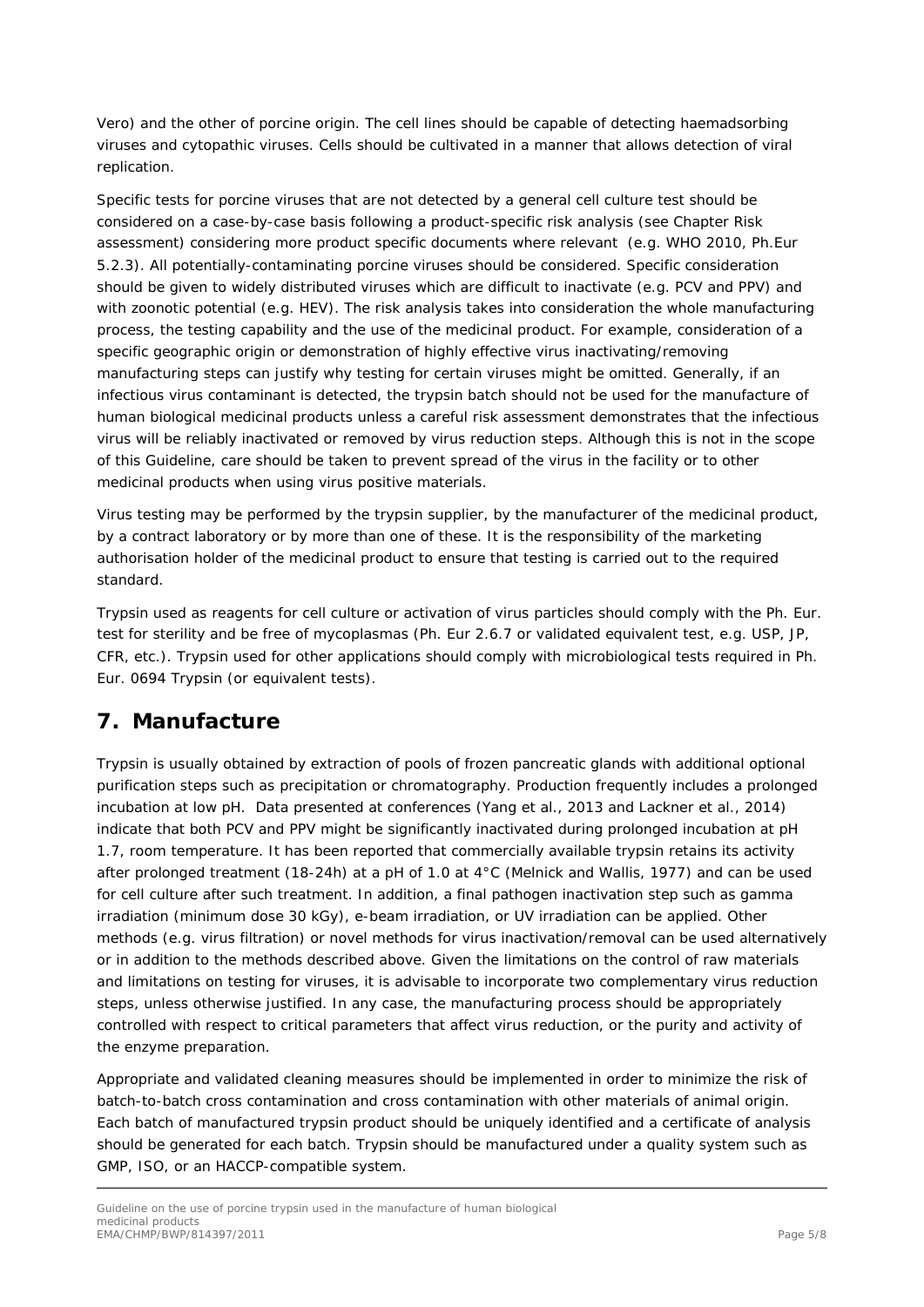#### <span id="page-5-0"></span>**8. Validation of the virus-inactivation/removal capacity of the manufacturing process**

Inactivation/removal of microbiological agents is considered as a major factor contributing to adventitious agent safety of trypsin. Therefore, selected process steps should be carefully validated with respect to their virus inactivation/removal capacity. Reference is made to the CPMP Note for Guidance on virus validation studies: the design, contribution and interpretation of studies validating the inactivation and removal of viruses (CPMP/BWP/268/95).

Although the enzymatic activity of trypsin and possibly other porcine pancreatic enzymes may contribute to the inactivation of some viruses, this does not apply to resistant viruses such as the nonenveloped porcine parvovirus and porcine circovirus. Therefore, special consideration should be given to assure adequate clearance for this type of contaminant and the inclusion of more than one virus inactivation or removal step is warranted unless such viruses are controlled by other safety measures (e.g. testing). As an option for an additional, dedicated virus inactivation step, gamma or UV-C irradiation, or virus filtration should be considered.

For the validation of irradiation steps, virus filtration and for low pH steps, an animal parvovirus (e.g. porcine parvovirus) should be included as these viruses are small DNA non enveloped viruses considered to be resistant to physico- and chemical treatments.

Gamma irradiation is generally performed on frozen liquid trypsin. Applying irradiation to lyophilised powder requires careful investigation of virus inactivation. During validation of virus inactivation, it should be considered that it is difficult to achieve a homogeneous distribution of viruses when spiking liquid virus preparations directly into the hydrophobic trypsin powder. Therefore it is recommended to spike the pre-lyophilised intermediate with a liquid virus preparation and to determine the virus titre after lyophilisation; this can then be used as the load titre for the irradiation step.

As regards UV-C irradiation, virus inactivation is mainly attributed to direct interaction with nucleic acids, and most of the photoproducts are generated on pyrimidines. However, study data show that virus inactivation is not simply predictable by the genetic composition or type of nucleic acid genome (RNA/DNA, ss/ds). It should also be considered that repair mechanisms mediated by cell based infectivity assays, which are used for measuring virus inactivation, may reduce the observed lethal effects, especially for viruses possessing double-stranded nucleic acids. Generally, Adenovirus is considered to be rather resistant to UV-C irradiation as well as herpes virus (PRV) and should be considered for evaluation of virus inactivation.

Due to the proteolytic nature of trypsin, controls assessing the stability of a spiked virus in trypsincontaining test material and controls for cytotoxicity and interference of the test matrix in a virus assay are important for this product.

Adverse effects on trypsin quality or performance should be assessed when considering implementing a viral inactivation or viral removal step in an existing trypsin manufacturing process.

# <span id="page-5-1"></span>**9. Quality Controls**

It is recommended that identity and activity testing for porcine trypsin follow the Ph Eur requirements in the Trypsin monograph (Ph. Eur. 0694 Trypsin) or equivalent test. The pancreatic starting material contains a variety of proteases but no general recommendation for purity of trypsin used as a cell culture reagent can be given as the presence/absence of other enzymes is variable between lots of trypsin and this may be tolerated in its use in cell culture. On the other hand, purity can be important for other applications such as protein processing steps where specific cleavage of proteins is required.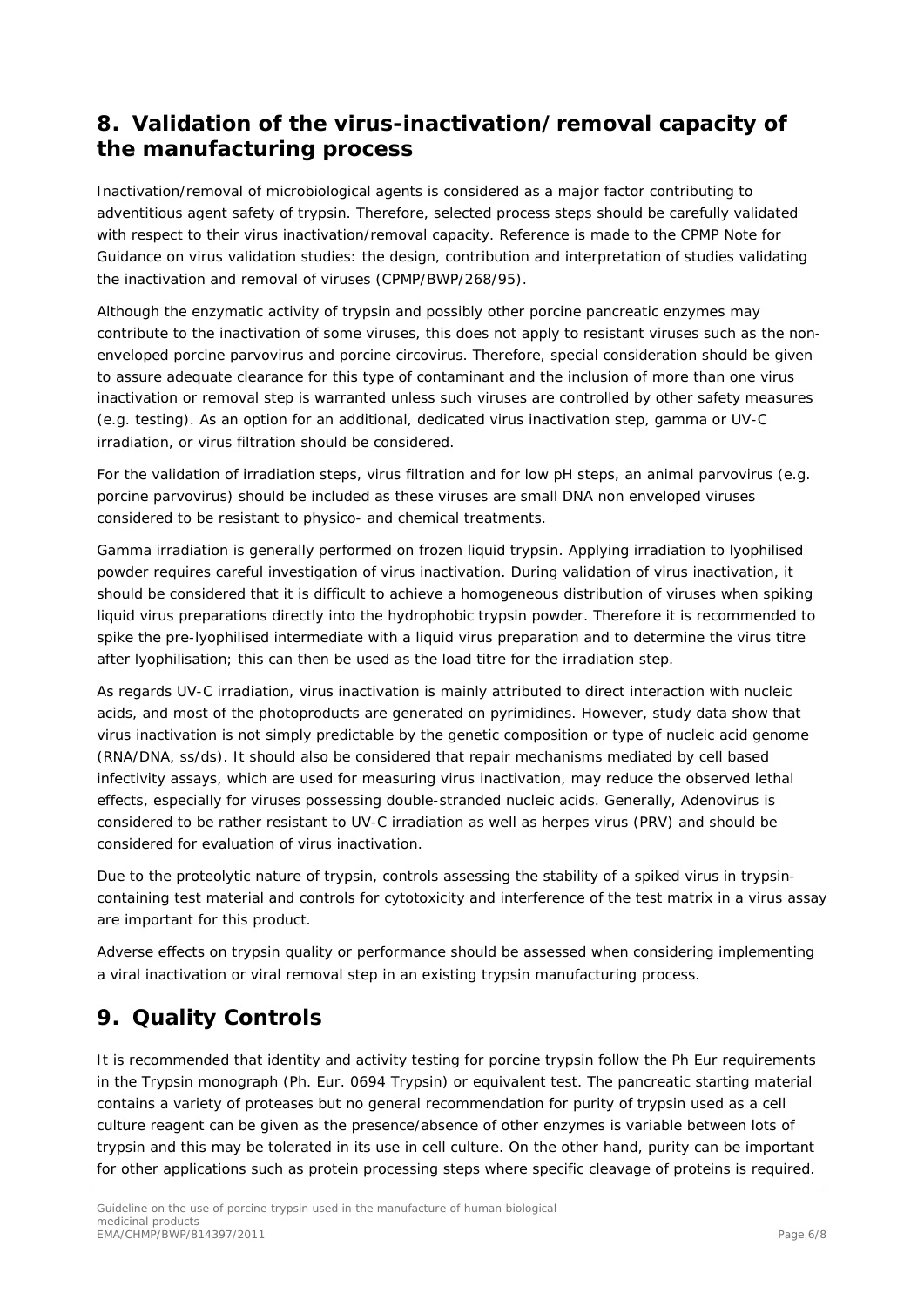# <span id="page-6-0"></span>**10. Use of alternative reagents in cell culture**

Proteolytic enzyme preparations other than porcine trypsin are available, e.g. recombinant bacterial or plant-derived trypsin, enzymes from invertebrates, bovine trypsin that could be an alternative for use in cell culture. The use of bacterial or plant derived recombinant trypsin minimises in principle the risk for animal virus contamination and the application of such alternatives is therefore encouraged. However, no general recommendation to replace porcine trypsin can currently be given considering that these alternatives need a careful assessment of suitability, quality, sterility and performance characteristics as well as associated risks such as other adventitious agents such as prions from bovine species or invertebrate viruses. When bovine trypsin is used, the bovine virus safety needs to be carefully considered and the Note for Guidance on Minimising the Risk of Transmitting Animal Spongiform Encephalopathy Agents via Human and Veterinary Medicinal Products (EMEA/410/01) in its current version is to be applied.

# <span id="page-6-1"></span>**11. Risk Assessment**

This Guideline provides a general quality specification for porcine trypsin, especially with respect to viral safety, and various measures that should be applied during the production of porcine trypsin to minimize the viral risk are described. No combination of the measures outlined below can guarantee complete viral safety, but rather they reduce the risk involved in the use of trypsin in the manufacture of medicinal products. It is therefore necessary for the manufacturer of a medicinal product to take account of this when choosing the trypsin for a particular use by making a risk assessment. The risk assessment should follow the general principles outlined in Ph. Eur. 5.1.7 Viral Safety. Such a risk analysis takes into consideration relevant factors, for example: (1) the epidemiology and control of the animals from which the starting material is sourced (2) the availability of suitable virus test methods and the stage at which such testing is implemented, for instance testing on the animals, production intermediate or final batches of trypsin, or testing at any other stage of production of the medicinal product (3) virus inactivation by trypsin itself, (4) the virus inactivation/removal during manufacture of the trypsin, (5) the stage of manufacture of the medicinal product at which trypsin is used as a reagent, (6) the risk of virus replication in cell cultures used for production of the medicinal product, (7) additional virus inactivation/removal steps applied during the manufacture of the medicinal product, (8) the amount of trypsin to produce a dose of medicinal product, and (9) the route of administration of the medicinal product.

# <span id="page-6-2"></span>**12. Regulatory Aspects**

The Marketing Authorisation Holder/Applicant of the medicinal product should have sufficient information on the trypsin to allow a comprehensive risk assessment and provide a sufficient data package to the competent authority for assessment. This should include a description of testing methods and the stage at which virus testing is performed, as well as the volumes and sensitivity of the virus tests. Study reports validating virus reduction steps should be provided according to Guideline CPMP/BWP/268/95. In the case of a change of supplier of trypsin, data as outlined above should be provided for the new trypsin.

This guideline is for prospective implementation, i.e. for new marketing applications. However it is advisable to consider the risk of contamination from porcine trypsin already at early stages of product development. It is recognised that it may take some time to implement the recommendations in this guideline, therefore, a transition period of a maximum of two years from the date of adoption of this guideline is set. Nevertheless, in the interim phase, a re-assessment of the virus safety is